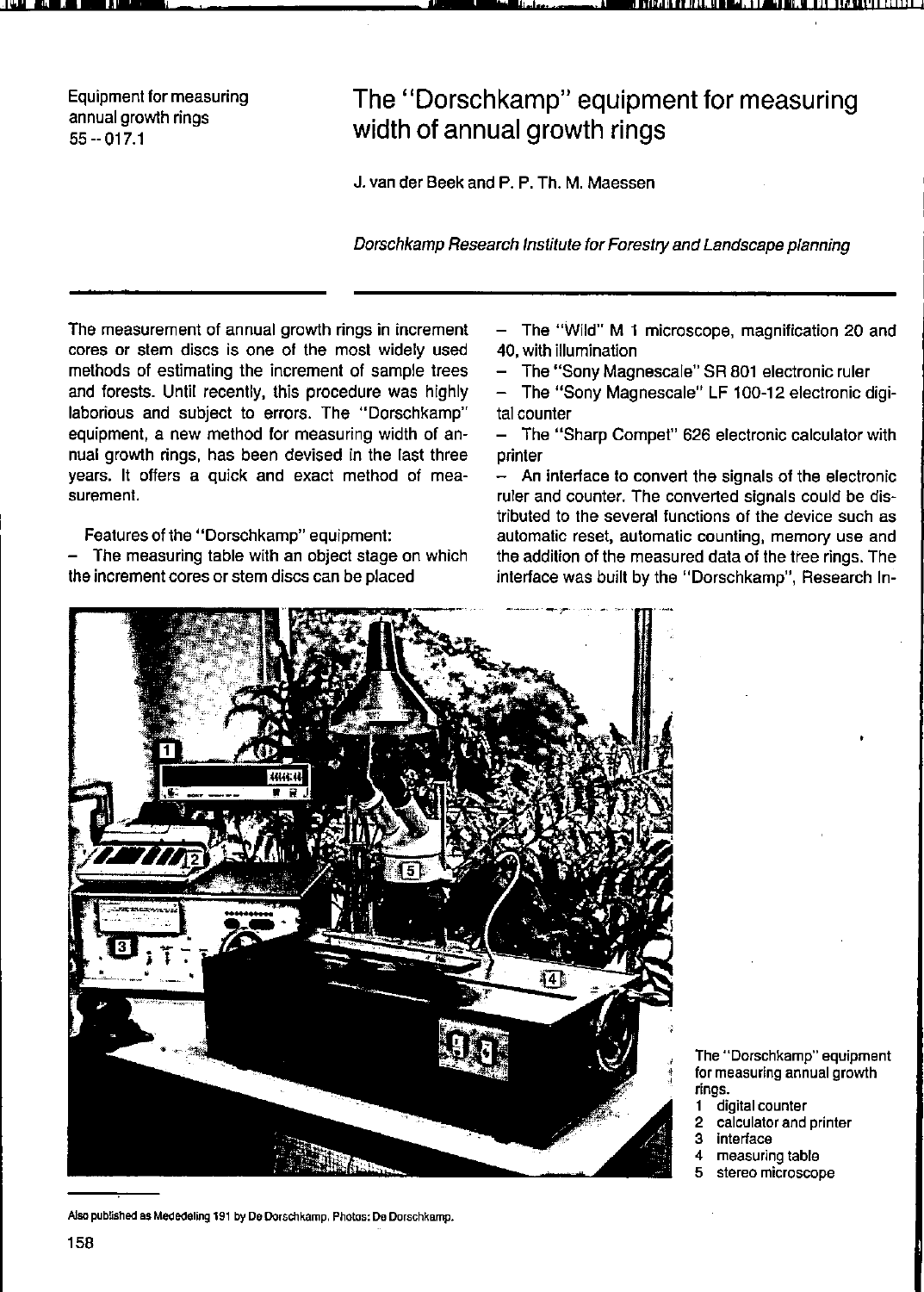stitute for Forestry and Landscape planning in Wageningen, Holland.

The "Dorschkamp" equipment for measuring the width of annual growth rings is just one of the developments in machinery in behall of the dendrochronology research. The most weil known designs are:

The Swedish Statens Skogs-Forskningsinstitut machines for measuring annual growth rings designed by Bo Eklund and constructed in collaboration with the firms Aktiebolaget ADDO and Aktiebolaget STALEX. These machines consist in principle of a specially de**signed measuring microscope combined with an elec**tric adding machine known as Ihe ADDO-X.

The electronic version of the above mentioned system completed with a modified 029 IBM keypunch. The keypunch receives the information from the adding machine via an electronic interface, the increment cores are held in special holders while being measured and are moved under the microscope by a motordriven mechanical stage.

A modification of the Bo Eklund design by the East German Institut für Forstwissenschaften, Eberswalde built in cooperation with the firms VEB Carl Zeiss Jena and VEB Mess- und Zeichengerätebau Bad Liebenwerda.

In this design, the object carrier is moved by a spindie which is connected to a rotary scale which is attached to a converter with an output to an electronic calculator, a keypunch or a printer.

The electronic annual growth rings measuring unit developed by the Austrian Instilut für Ertrags- und Betriebswirtschaft der Forstlichen Bundesversuchsanstalt, Wien and produced by the Kutschenreiter Company in Vienna, Austria.

In this system a glass ruler with a hard-chrome coating determines the position of the object carrier by way of an electronic sensor. The data are read out by an electronic digital counter with a reverse option.

#### Description of the "Dorschkamp" equipment

The main conditions were that the device should be operated easily and simply, semi-automatic and efficient in routine use and in order 10 obtain the possibility to rebuild the machine by anyone else, the unit had to be constructed with standard parts readily obtainable through the retail trade.

The main electronic principle of the equipment is based on the detection of a magnetic paltern, which is converted into an electric signal; equipment is available from the Sony Corporation of Japan as the Sony Magnescale digital measuring unit, which is primarily produced for the heavy industry. The measuring table is based on the device of Bo Eklund of the Statens Skogsforskningsinstitut in Sweden for measuring annual growth rings; it did not require the reduction gearbox, mechanical calculation nor the counting system. **A home-made interface was necessary to convert the**  BCD (binary coded digits) signals into hexa-decimal coded signais. This signal conversion made it possible to connect the equipment to an electronic calculator, memory facilities or a micro-computer system.

#### Operating procedure

The electronic ruler of the Sony Magnescale system is directly connected to the movable object carrier, a fas**tening device for increment cores or stem discs. The**  object carrier is moved by a hand-driven spindie without any measuring function. By turning the spindle, one could directly measure the Iinear movement with the ruler, independently of the tuming of the spindie. as this cannot affect the accuracy of the measurement in any way. The linear measuring scale of the electronic ruler is connected rigidly to the object carrier. The ob**ject, an increment core or stem disc, is visible through**  the microscope with cross-hair disc. The microscope is fixed on the platform of the measuring table and can be moved horizontally and vertically.

For large stem sections, up to 0.5 metre radius, the microscope is fixed on a support next to the measuring table. If the microscope is placed in this position, the digital counter can be set to zero in spite of the position of the slider on the electronic ruler. This characteristic of the Sony Magnescale system enables the user to replace the microscope, to measure from left to right or right to left, to count forwards or backwards without losing the original zero setting. It is based on the constant scanning of the magnetic pattern on the ruler,



**View of object carrier.** 

- **1 SpindIe**
- **2 Ball-bearing**
- 3 Handwheel<br>4 Stage for ing

**4 Stage for increment core**  holder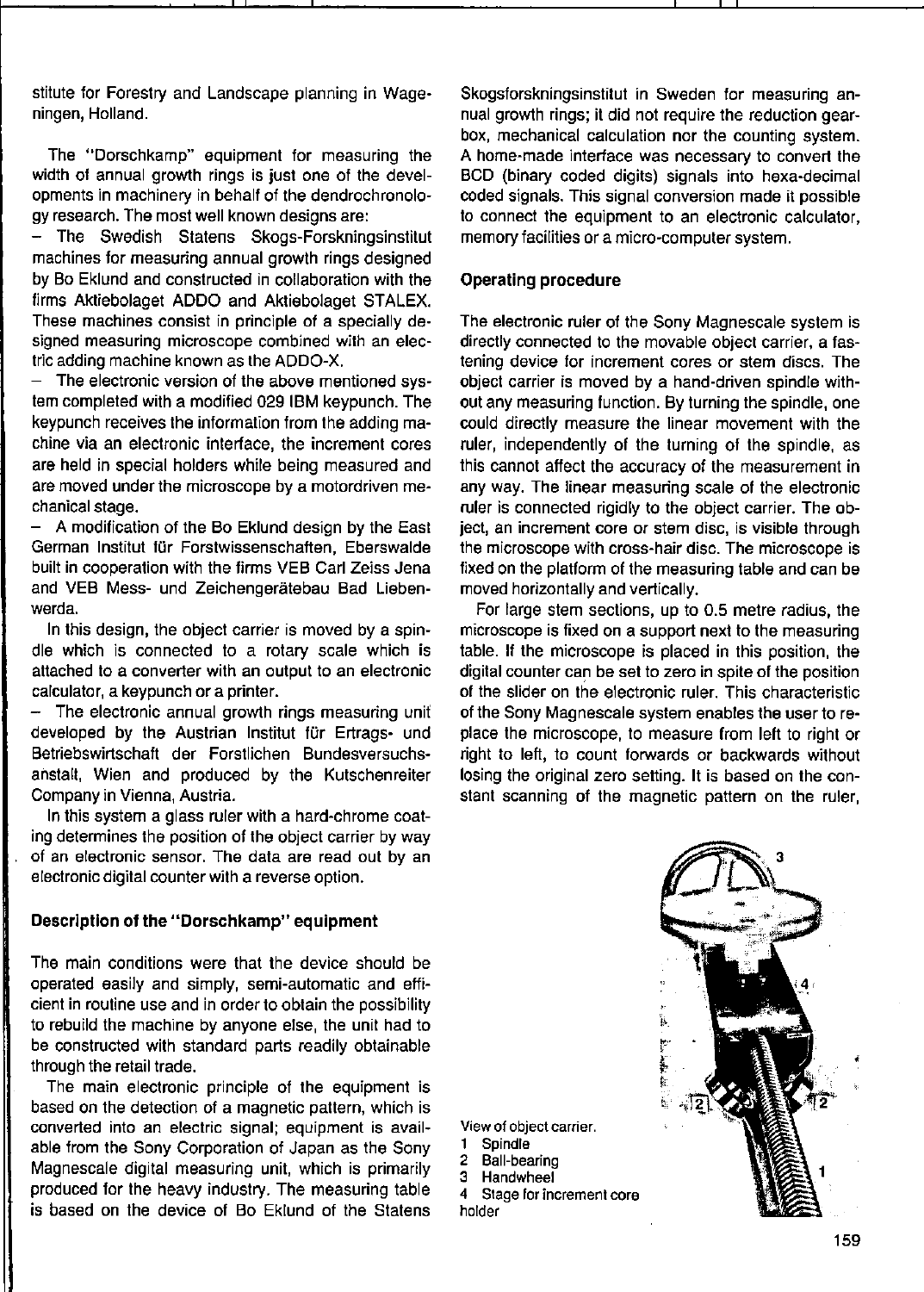

**Object carrier and spindie. 1 movable object carrier**  2 spindle<br>3 object c **3 object carrier leader and support** 

**\_"\_'-." " .. , d"""""" ,"""'"",. ,** 

**4 ball-bearings** 

**Front view of Object-carrier. 1 Connector to electronic ruler, the connector is assembied wlth Ihe slider of Ihe ruler** 

even when stationary. By connecting the ruler, which is a part of the measuring table, to the digital counter, one could read out the linear position and movement in any direction of the object carrier.

The Sony digital electronic counter is connected to the interface which was assembled with a function control system to give the operator a choice from many facilities to read out and store the data. When the equipment is adjusted and the function-control system is switched on, it can be operated by pressing a footpedal. After each measurement, the operator presses the foot-pedal to read out, print or store the data in the way the operator wishes.

## Measuring capabilities

The "Dorschkamp" system gives the opportunity to measure annual growth rings in 0.005 mm intervals up to a maximum ring width of 311.75 mm. By using an internal switch of the Sony Magnescale digital counter ring widths can also be measured in 0.D1 mm intervals. The system enables the user to read out the result of each measurement after which the equipment will reset automatically to zero. Another possibility is to read out the result of a number of measurements, up to plus or minus 9999.99 mm or 999 measurements.

The "Dorschkamp" equipment can also handle stem discs up to 0.5 m radius, but the equipment is designed primarily to measure increment cores.

## Accuracy of the equipment

The equipment and system accuracy are inlluenced by **decreases in line voltage or disturbances in line trequency. This can result in erroneous measurement or**  output. In normal use the equipment does not need any adjustment, refocusing the microscope while measuring can result in an error of approximately 0.1 mm.

### Experiences with the "Dorschkamp" equipment

During the last two years the equipment was used for more than 600 hours by a group of 16 users. Nearly each in the Netherlands growing tree species was subject of measurement.

After a brief instruction all the users were able to operate the equipment themselves. An experienced operator can measure approximately 20 increment cores in one hour. However, this number of measurements per hour strongly depends on the total number of annual growth rings per increment care. A rather difficult problem for the less experienced users was to recognize and detect the false rings.

As a great advantage should be mentioned the characteristic of the Sony Magnescale unit that there is no need of adjustment and the system is not influenced by temperature fluctuations or moisture.

As mentioned the system accuracy is inlluenced by decreases in line voltage or disturbances in line fre-

**,' •• liP '\_ ••**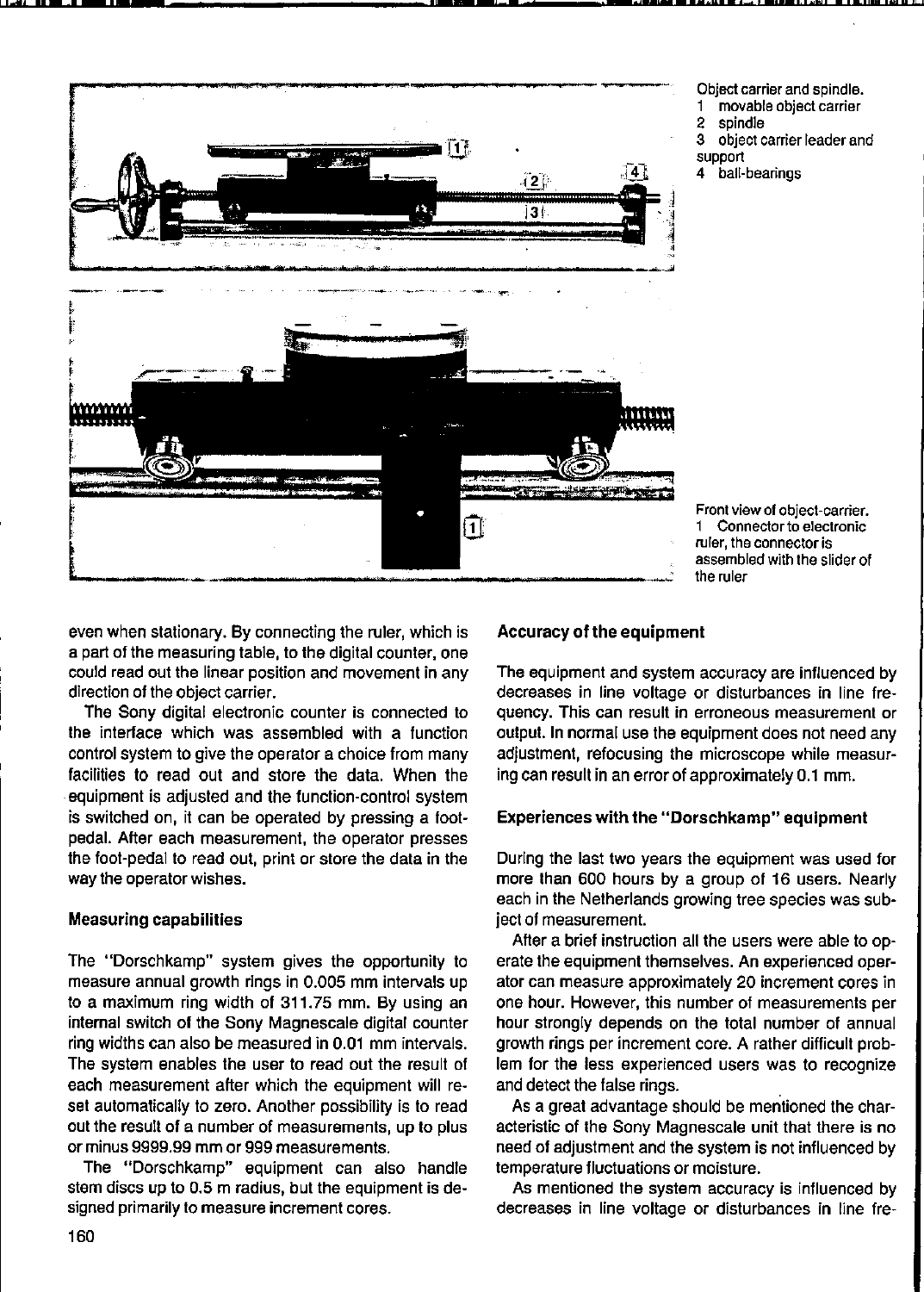quency. To minimize these problems the equipment was connected to a separate electrical circuit.

In some cases the Sharp Compet 626 calculator with printer did not function. This was caused by an electrical signal from the interface. To prevent this kind of disturbances it is recommended to ground the interface separately.

## **Conclusions**

The "Dorschkamp" equipment was constructed with standard parts readily obtainable through the retail trade. This fact gives future users of similar equipment the opportunity to construct an equipment for measuring annual growth rings after the "Dorschkamp" design.

**From past experience in measuring increment cores**  of all sizes and many tree species, the "Dorschkamp" equipment has been shown to be fast, easy to operate **and accurate.** 

In the near future the equipment will be connected to a micro-computer system.

#### Specifications

Sony Magnescale digital counter type LF 100-12

 $_{\bigcap \mathsf{utext}}$  l 5-V, direct current ruallel, binary coded digits Weight: 3.2 kg Operating temperature: 0-40 °C Storage temperature:  $-10$  to  $+50$  °C Reset system: (a) One-touch resetting by a push but-

ton at any point on the scale.

(b) One-touch resetting by an extemal switch or an extemal electric signal.

Power supply: altemating current 100-110 or 220- 240V.

Potential difterence tolerance: 10% Frequencyof power supply: 50-60 Hz.

Power consumption: 10 W.

Maximum response speed: 5/6 m.s.  $-1$ 

Maximum display range: ± 999.995 or 9999.99 mm Number of display digits: 6 with plus or minus sign Display Value: 5 mu/meter.

Sony Magnescale electronic ruler SR 801 type GP 55

Eftective length: 550 mm

Totallength: 780 mm

Maximum slide length: 600 mm

Accumulated scale accuracy:  $\pm$  (6+3. 5L) mu (L=M) Thermal expansion coefficient:  $(11±1) \times 10^{.6}$  mm/°C Operating temperature:  $-5$  to  $+40$  °C Storage temperature:  $-10$  to  $+50$  °C

Pitch of scale graduation: 0.2 mm Length of connecting cabie: 3-10 m.

#### Wild MI stereomicroscope

Lens magnification: 2 Ocular magnification: 10 or 20 Working distance: 71 mm Field of Vision: 10.5 mm<sup>2</sup> or 6.5 mm<sup>2</sup> Lamp: 6 V, 15 W, direct current.

#### Sharp Compet CS 626 Printing Calculator

Power supply: altemating current 110-120 or 200- 240 V Frequency of power supply: 50 to 60 Hz. Capacity: 12 digits, 6 decimal digits Calculation speed: 0.1 s Components: 2 LSI Operating temperature: 0-40 °C Power consumption: 19 W Weight: 4.5 kg.

## Interface "Dorschkamp"

Power supply: 12 V, direct current (display); 5 V, direct current (integrated circuits) Display: 3 light emitting diodes, counter; 5 light emitting diodes, measurement data. Main components: IC 7475, 4 bits bistabile latch IC 7485, 4 bits comparator IC 7490, decade counter IC 7493, 4 bits binary counter IC 74141, BCD two-digit decoder driver, decimal mode

IC 74154, BCD two-digit decoderdriver, binary mode.

The Sharp Compet 626 Printing Calculator is replaced by the Sharp CS-2184S.

#### Price data

All prices mentioned below are indications. Prices do **not include taxes and may deviate in other countries.** 

| The prices are in Dutch florins.      |             |
|---------------------------------------|-------------|
| $\star$ Measuring table               | $f = 250 -$ |
| $\star$ Wild M1 microscope            | $f2500 -$   |
| $\star$ Sony Magnescale ruler         | $f$ 1300,—  |
| $\star$ Sony Magnescale counter       | $f2000 -$   |
| $\star$ Sharp calculator with printer | $400 -$     |
| $\star$ The interface                 | $f$ 750.—   |
|                                       |             |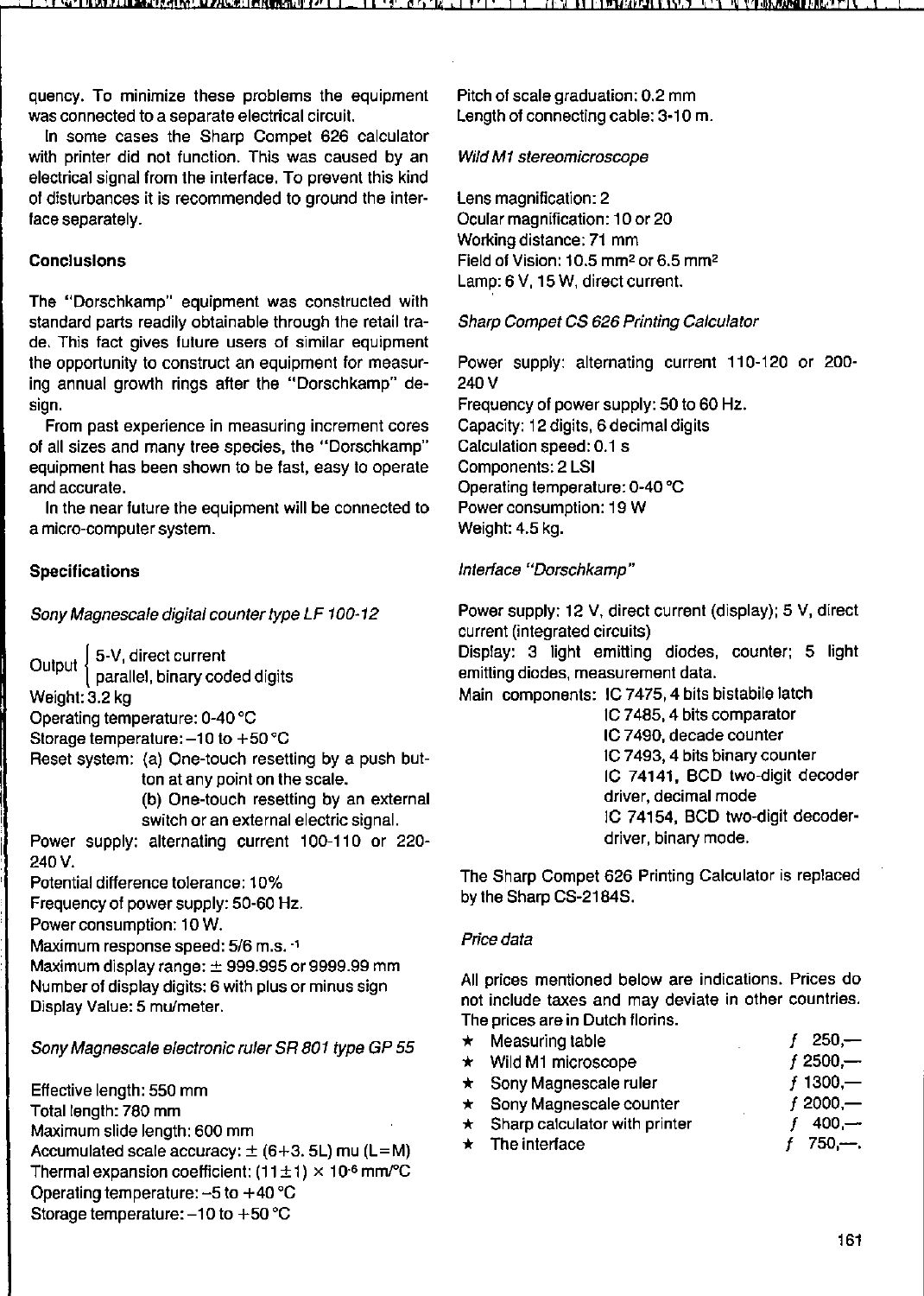

side-view of the object carrier.

 $\bar{z}$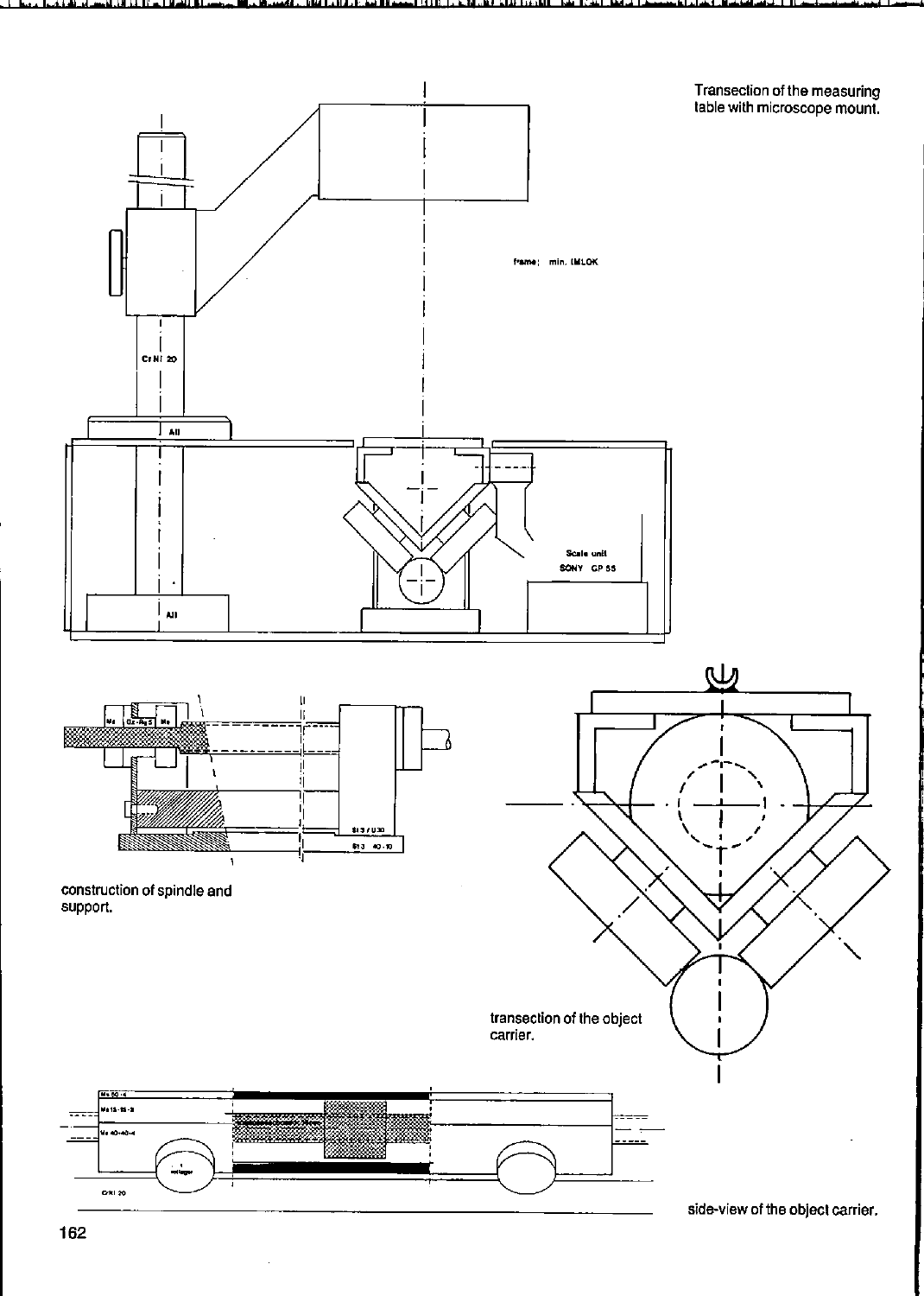